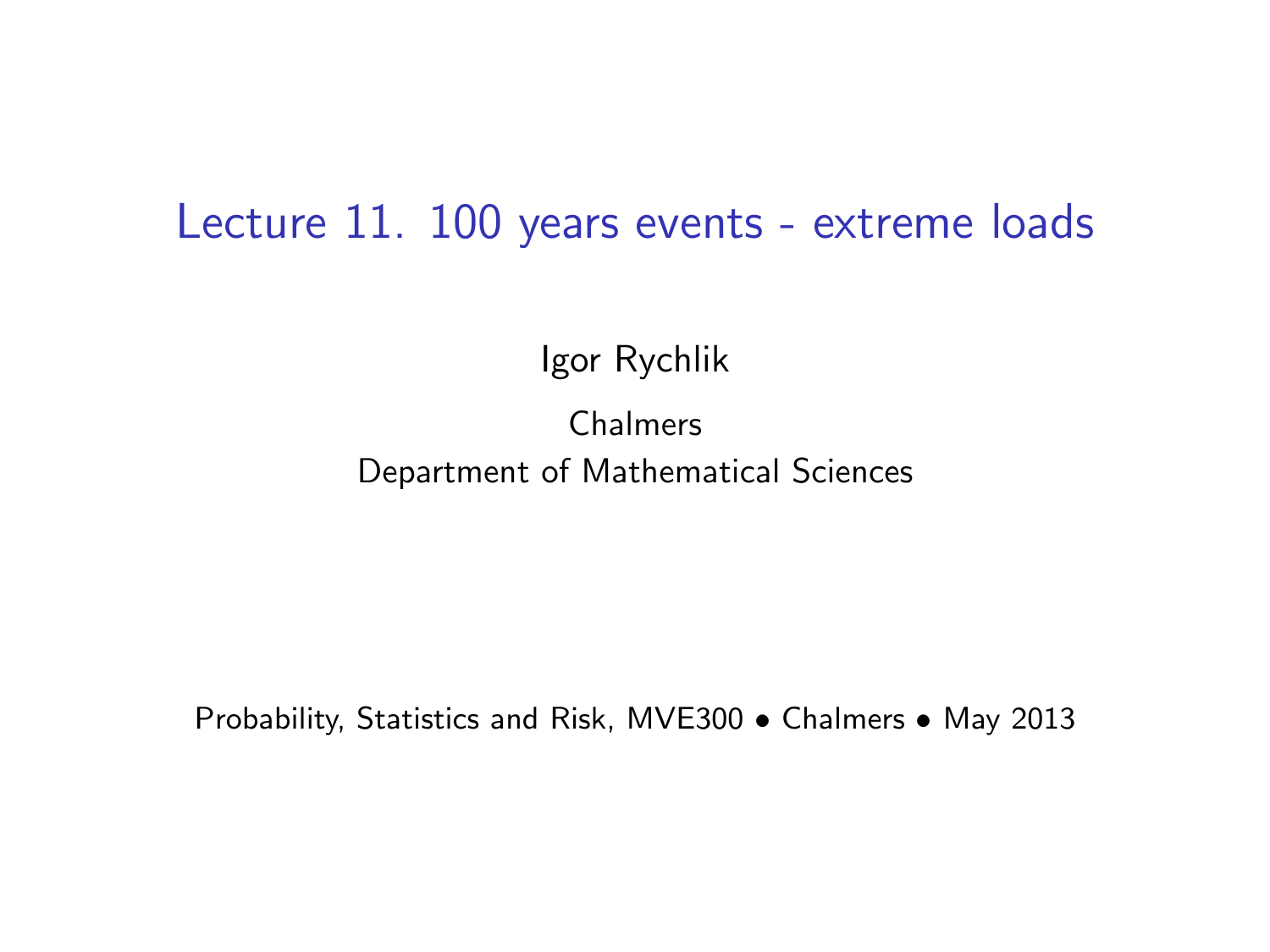## Example:

Consider a stream of events A, for example times between earthquakes worldwide or accidents in mines in UK. Times for events  $S_i$  form PPP with intensity  $\lambda$  year $^{-1}$ . If  $\lambda=1/100$  then  $A$  is called 100 years event $^1$ . (Earthquakes, or accidents in mines, were not 100-years events!)



Figure: B that can follow A is 100 years event if  $\lambda_{A \cap B} = \lambda P(B) = \frac{1}{100}$ , i.e.  $P(B) = \frac{1}{\lambda 100}$ .

<sup>1</sup>An alternative definition is  $P_t(A) = 1/T$  where t is one year. Since  $P_t(A) = 1 - \exp(-\lambda t)$  the both definitions are equivalent.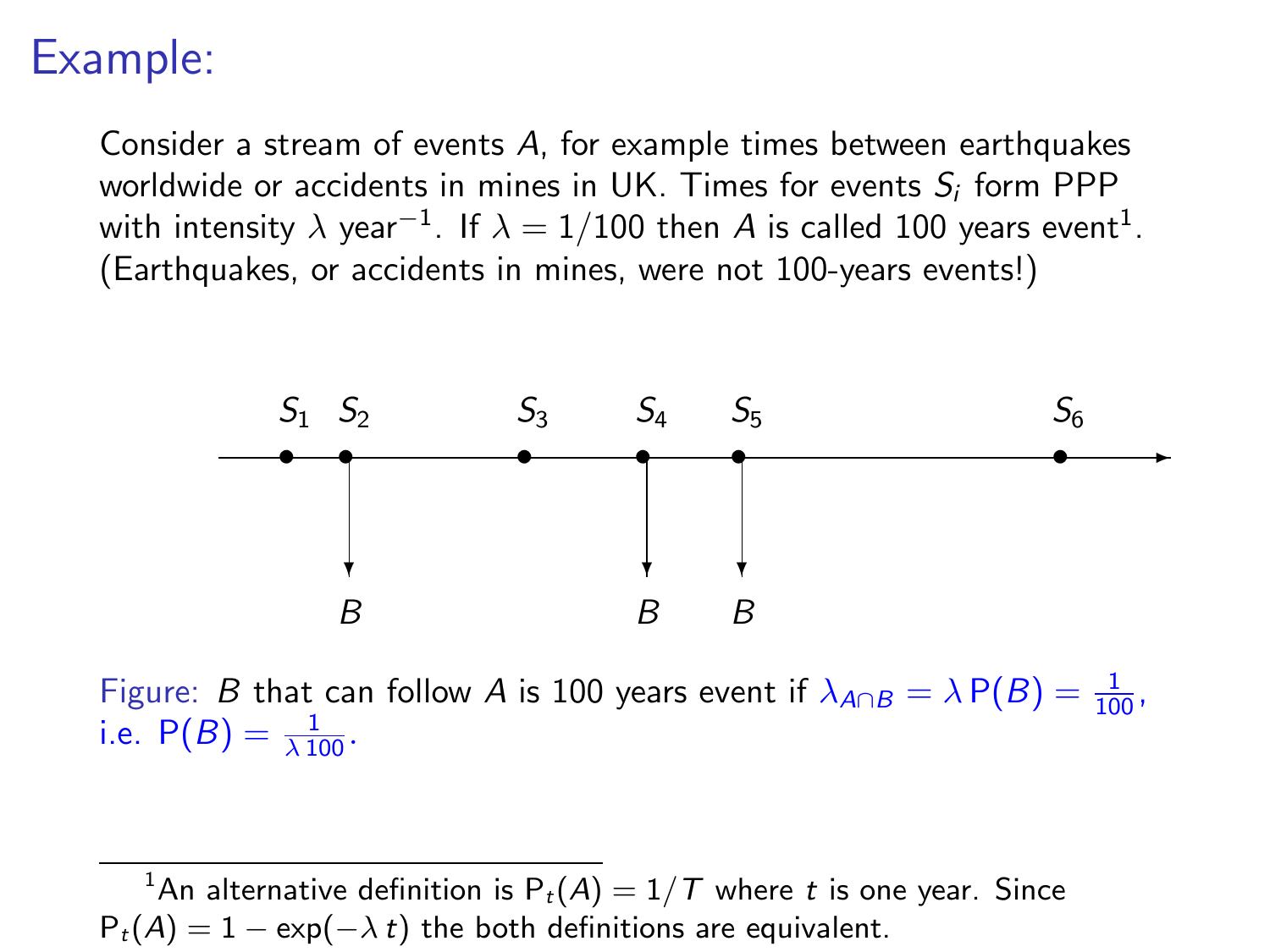

Left figure: the empirical distribution for times between accidents is compared with exponential cdf exp(*a*),  $a^*=0.316$  year. $^2$ 

**Right figure:** observed values of  $X$  - the number of perished in the accidents plotted on Weibull probability paper. The fitted parameters are  $a^* = 47.7$  and  $c^* = 1.36$ .

If 
$$
B = "X > 150"
$$
 then  $P(B) \approx \exp(-(150/47.1)^{1.36}) = 0.009.^3$ 

 $^2$ The intensity of  $A$  is  $\lambda=1/0.316$  year $^{-1}.$ 

<sup>3</sup>The observed probability is  $P(B) \approx 0.065$ .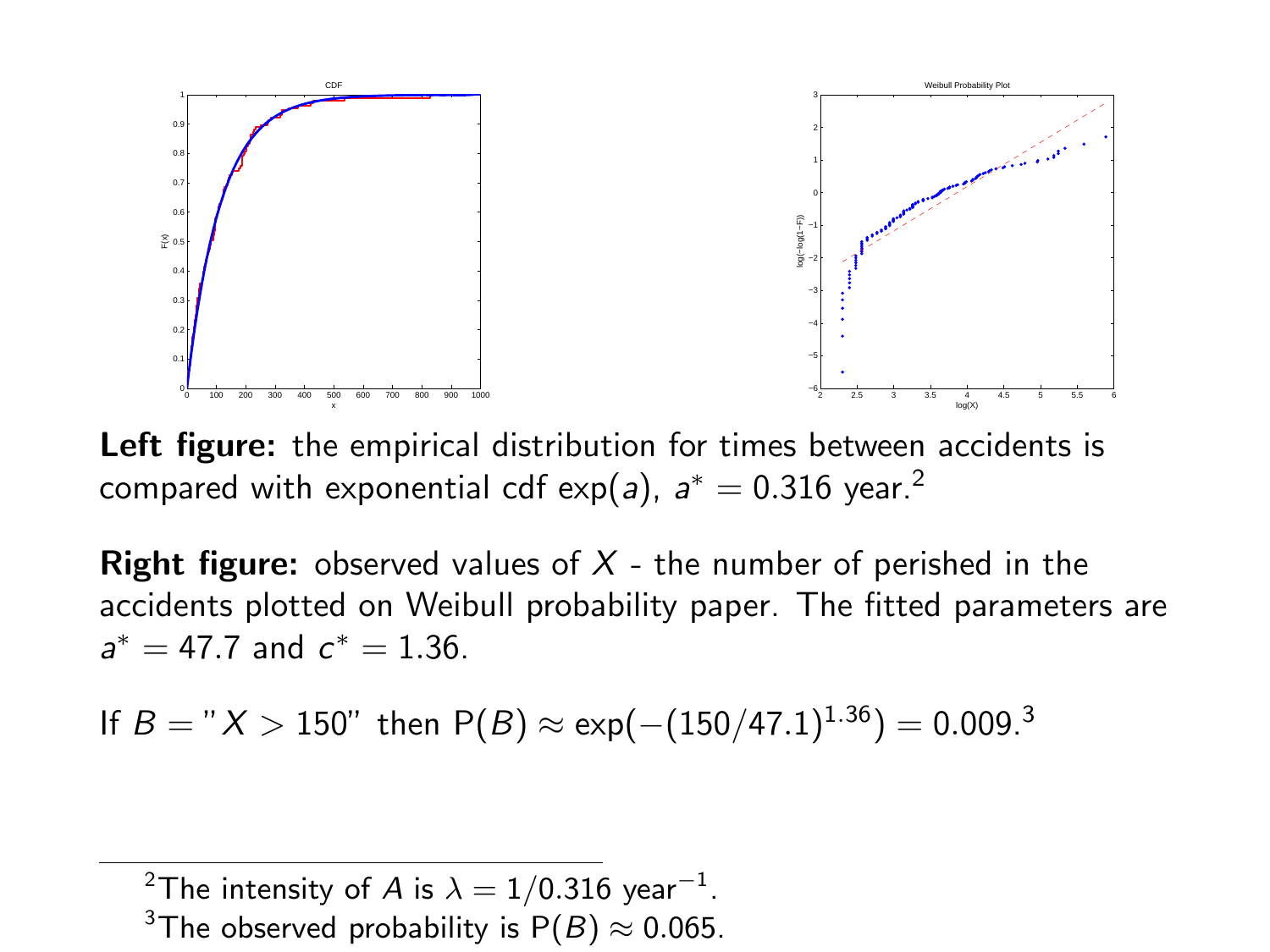#### 100-years accident:

Find  $x_{100}$  such that for B= " $X > x_{100}$ " is a 100 years event.

**Solution:** 
$$
\lambda P(B) = 0.01
$$
,  $\frac{1}{0.316} \exp(-(x_{100}/47.1)^{1.36}) = 0.01$ .



The model gives  $x_{100}^* = -47.1(-\ln(0.00316))^{1/1.36} = 170.6.$ 

It is too small value. There were 7 accidents during 40 years exceeding 171 perished. The problem is that the central part of data is dominating the fit.

Why not use only the "extreme" observations?

Probability of more than one 100 years events in 40 years period is  $1 - \exp(-0.4) - 0.4 \exp(-0.4) = 0.06$ .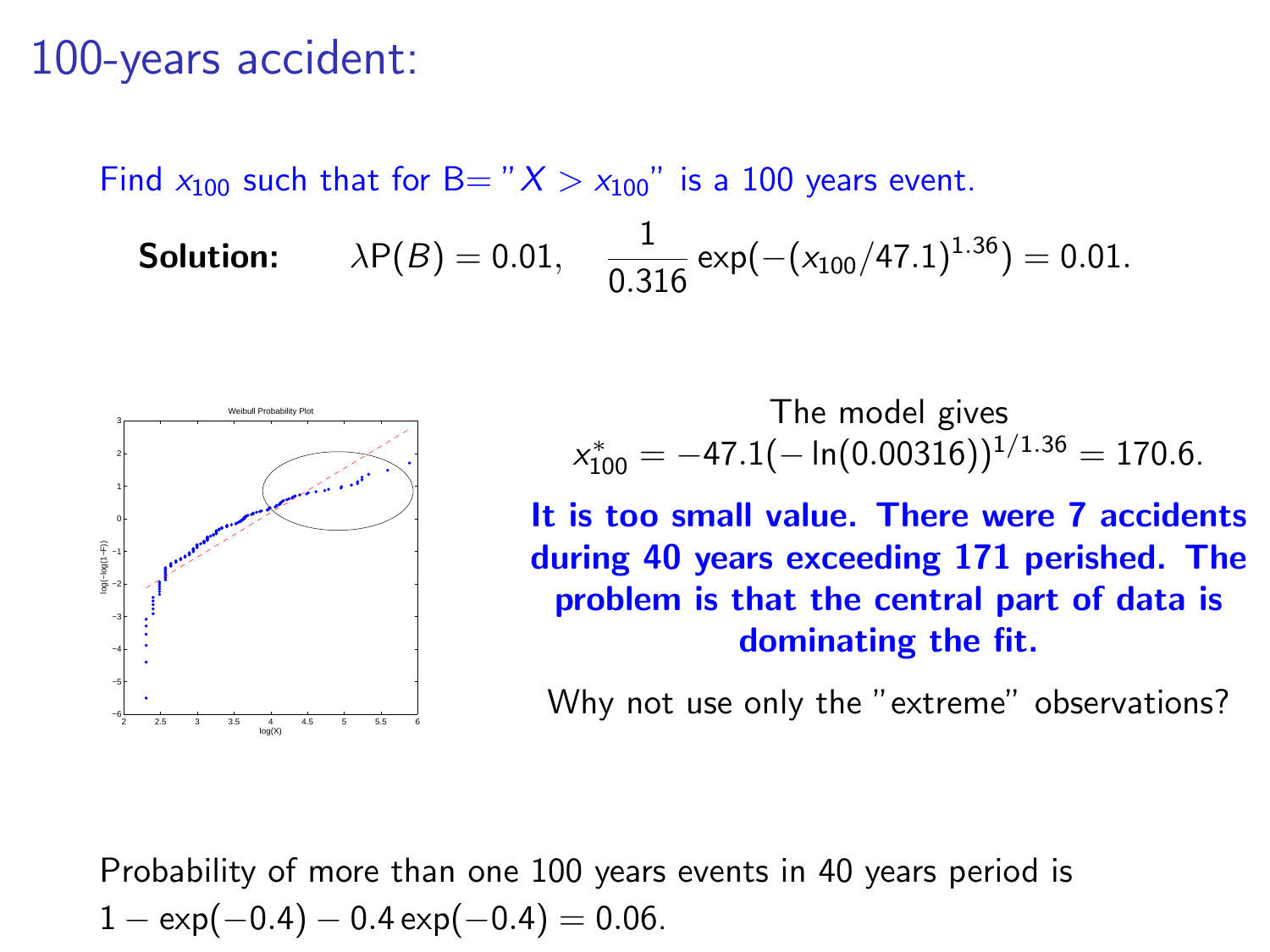### Peaks over threshold - POT:



Now we will change the definition of initiation event A to major accident:

 $A =$ " accident in mines with more than 100 perished"  $\lambda_{\mathcal{A}}^*=13/40$  years $^{-1}$ . Exceedances over threshold  $\mu=100$ ,  $H=X-100$ [14, 89, 42, 261, 78, 43, 107, 89, 168, 20, 64, 1, 78]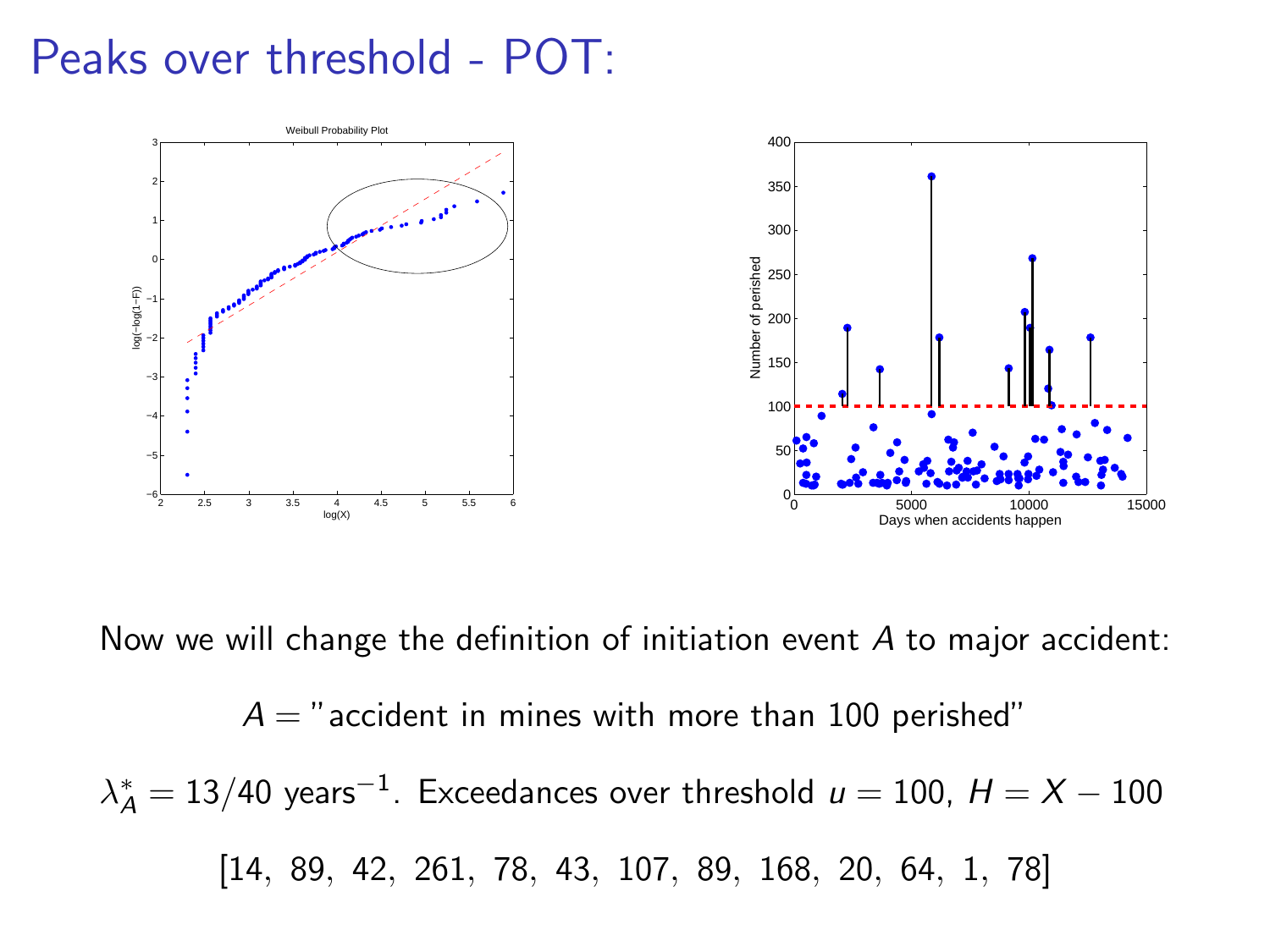#### 100-years accident:

Find  $x_{100}$  such that B= " $H > x_{100} - 100$ " is a 100 years event.

**Solution** is defined by eq.  $\lambda_A P(B) = 0.01$ . The exponential cdf exp(a) seems to fit well the observed values of  $H$ . The estimate  $a^*$  is the average 81.1 and the 100 years accident was the one with more than 282 perished: 13  $\frac{13}{40}$  exp(-(x<sub>100</sub>-100)/81.1) = 0.01,  $x_{100}^{*} = 100 - \ln(\frac{0.4}{13}) * 81.1 = 282.3.$ 



There were one accident in 40 years that could be called 100-years accident. The probability that 100-years accident can happen in 40 years is 0.33.

Probability of more than one is 0.06.

Is the exponential fit accidentally good?. The answer is no!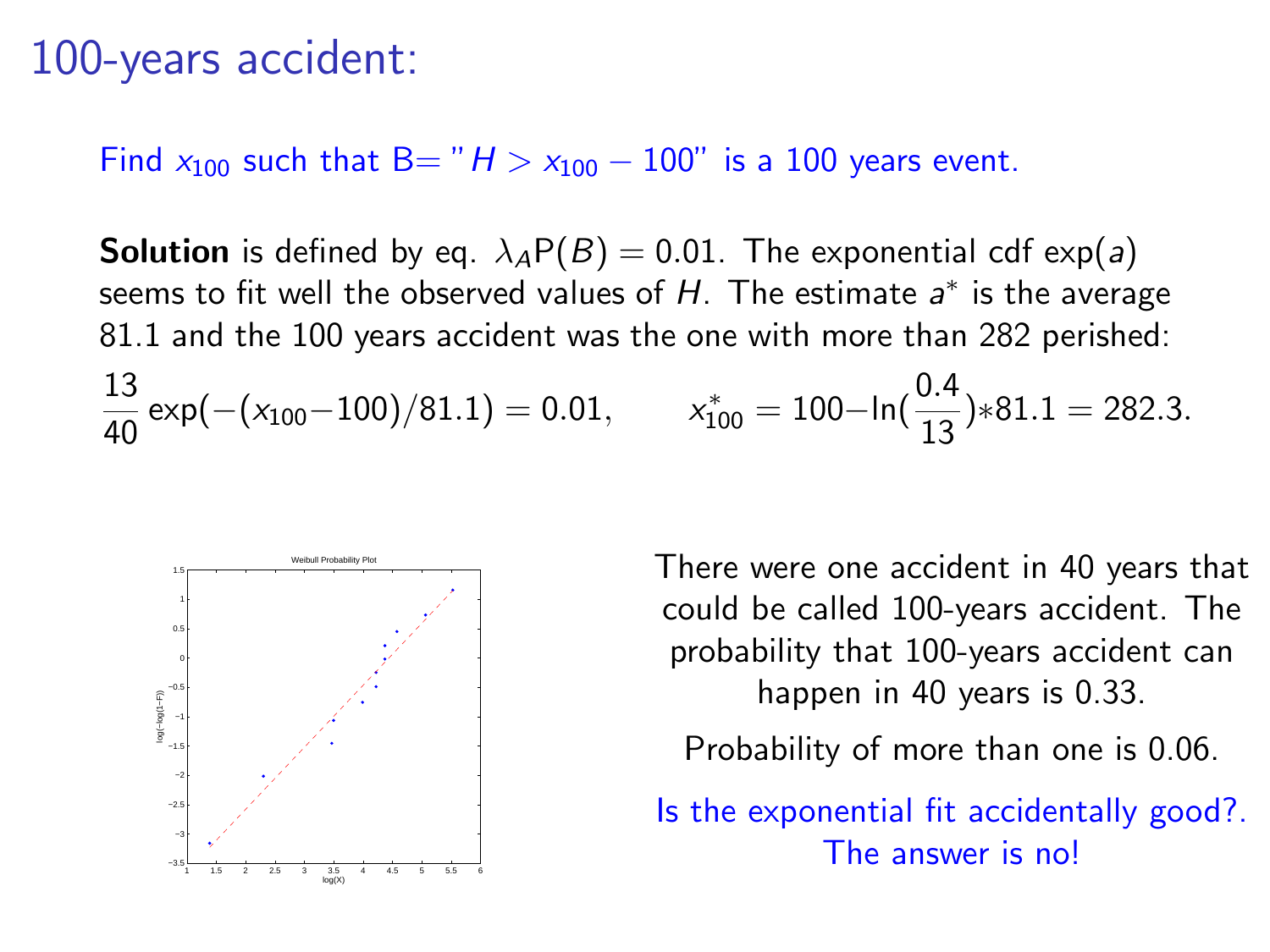# Tails of a distribution  $F_X(x)$ .

 $\sim$ 

✫

Some seconds of reflections are needed to see that

 $P(H > h) = P(X > u_0 + h|X > u_0)$ , in our example  $u_0 = 100$ .

Under suitable conditions on the random variable X, which are always satisfied in our examples, if the threshold  $u_0$  is high, then the conditional probability

$$
P(X > u_0 + h | X > u_0) \approx 1 - F(h; a, c)
$$

where  $F(h; a, c)$  is a Generalized Pareto distribution (GPD), given by

GPD: 
$$
F(h; a, c) = \begin{cases} 1 - (1 - ch/a)^{1/c}, & \text{if } c \neq 0, \\ 1 - \exp(-h/a), & \text{if } c = 0, \end{cases}
$$
 (1)

for  $0 < h < \infty$  if  $c \le 0$  and for  $0 < h < a/c$  if  $c > 0$ .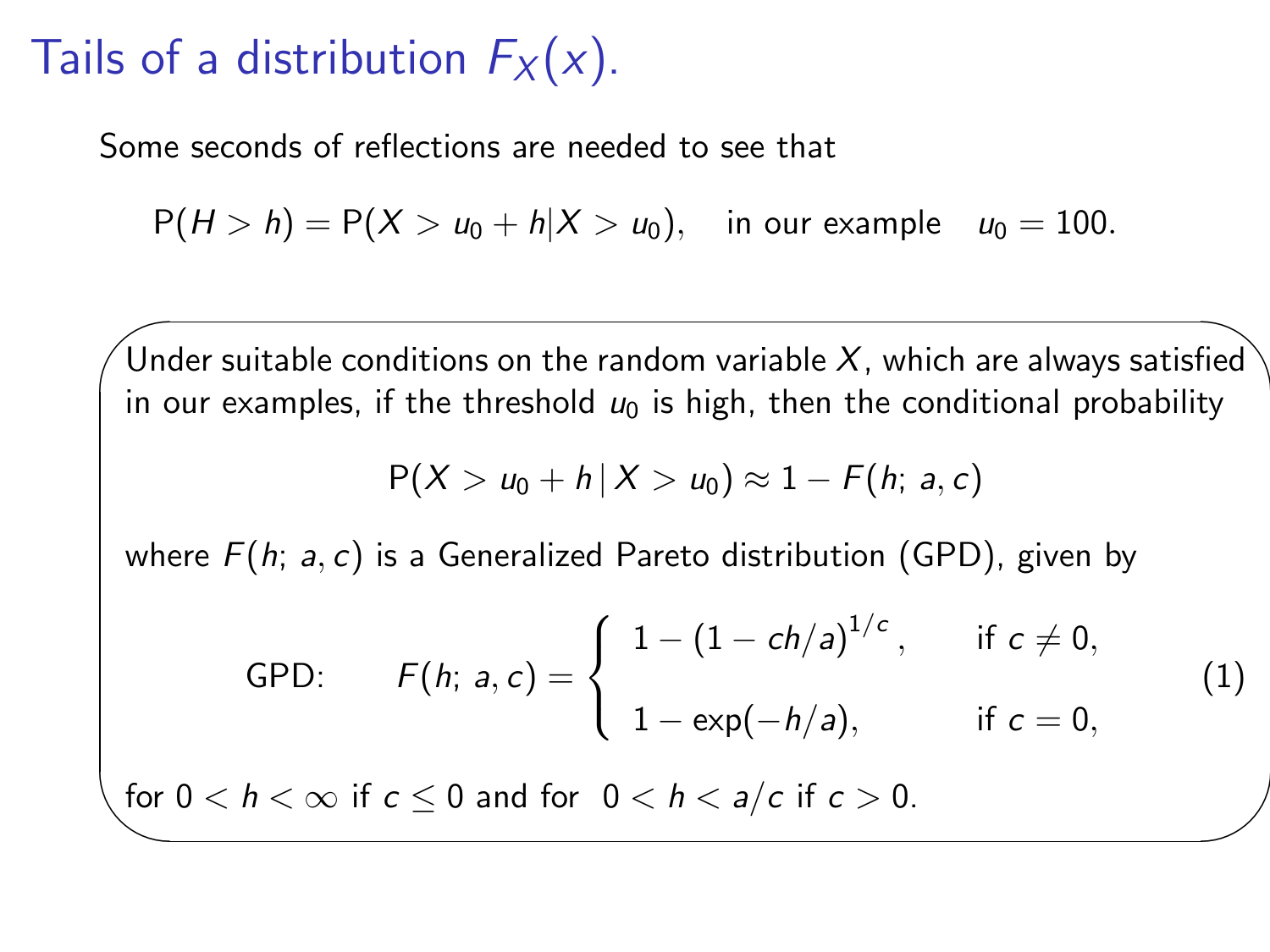In most cases, e.g. when  $X$  is normal, Weibul, exponential, log-normal, Gumbel, the tails are exponential. If  $c > 0$  there is an upper bound to the tails, e.g.  $c = 1$  gives uniform cdf. Generalized Pareto Distribution<sup>4</sup> with  $c > 0$  is useful model when there are some physical bounds for X. When  $c < 0$  then tails are heavy, i.e. can take very large values, see the following figure where we compare cdf of  $c = 1$ ,  $c = 0$ ,  $c = -1$  and  $a = 1$ .



<sup>&</sup>lt;sup>4</sup>Pareto originally used this distribution to describe the allocation of wealth among individuals since it seemed to show rather well the way that a larger portion of the wealth of any society is owned by a smaller percentage of the people in that society.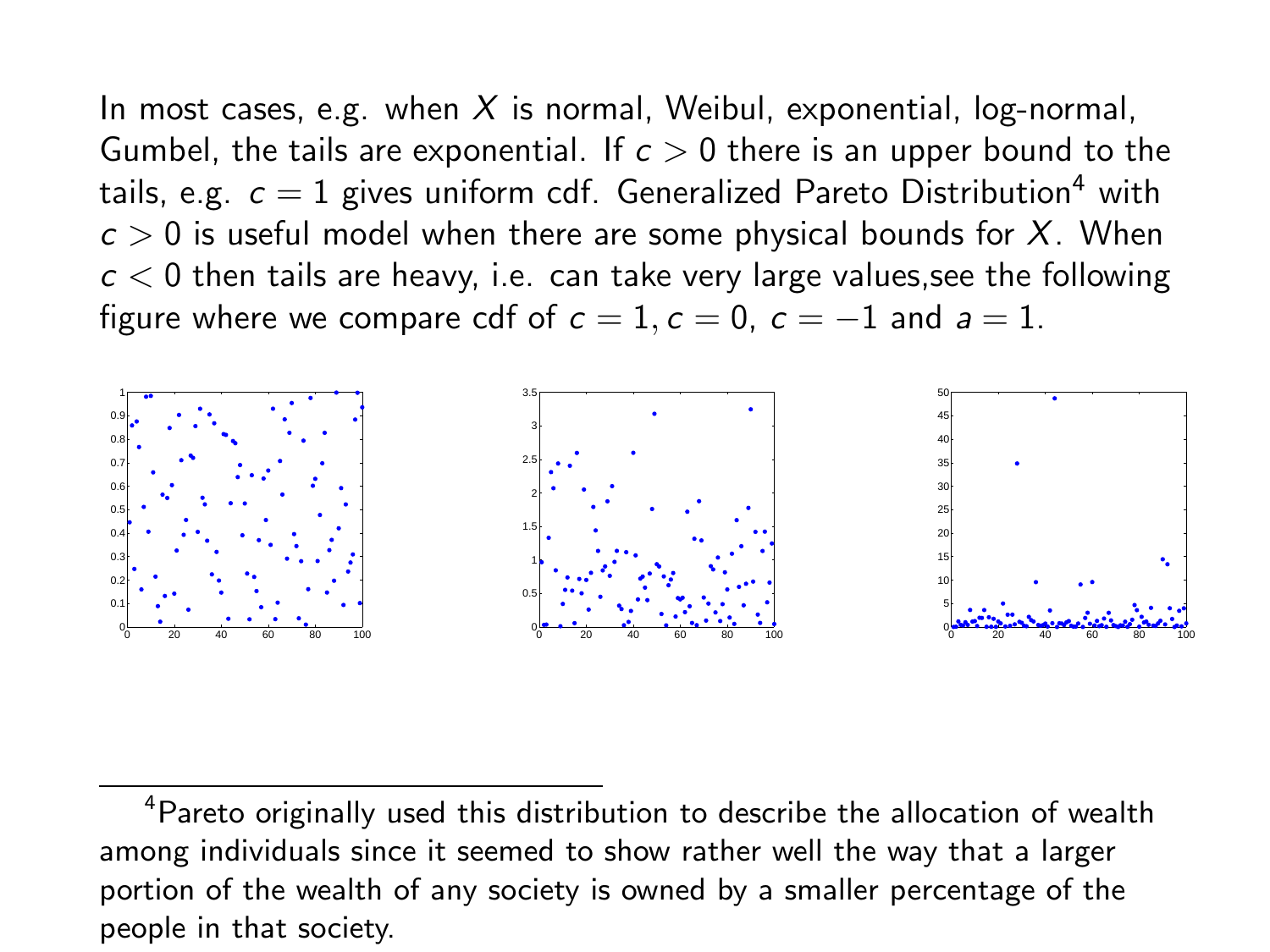# Limitations of standard POT method:

Often the stream of A is not stationary, e.g. storms are more severe in winter than in summer, even parameters in GPD can vary seasonally then more advance methods (based on non-homogeneous Poisson processes) are needed.



Time series of observations of Hs, 1st July 1993 – 1st July 2003.

The alternative approach is to take yearly maximums.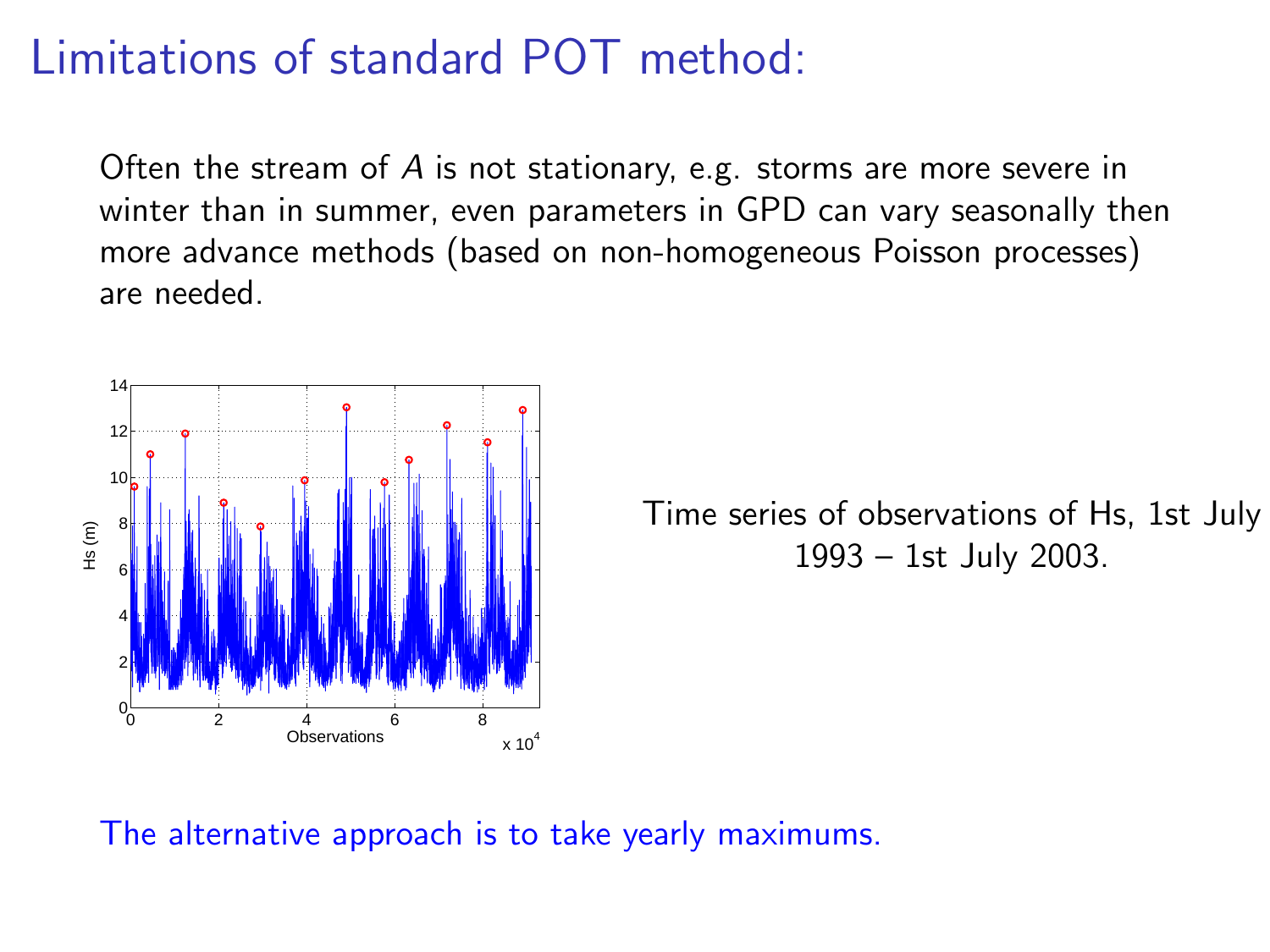#### Extremes:

Let return to the number of perished in mines  $X$  and to estimation of the 100 years accident. One way of extracting the extremal events is to take maximums over a period of time usually one year. Then an alternative definition of the 100 years event B can be used. Namely, with  $t = 1$  year, *B* is a 100 years event if  $P_t(B) = 1/100^{5}$ Gumbel Probability Plot



In our case there are in average 3 accidents per year hence not much reduction of data would be achieved by considering yearly maximums. Hence let use maximums over longer period of times, e.g. 4 years.

<sup>&</sup>lt;sup>5</sup>This definition extends to any T-years event, viz.  $P_t(B) = 1/T$ .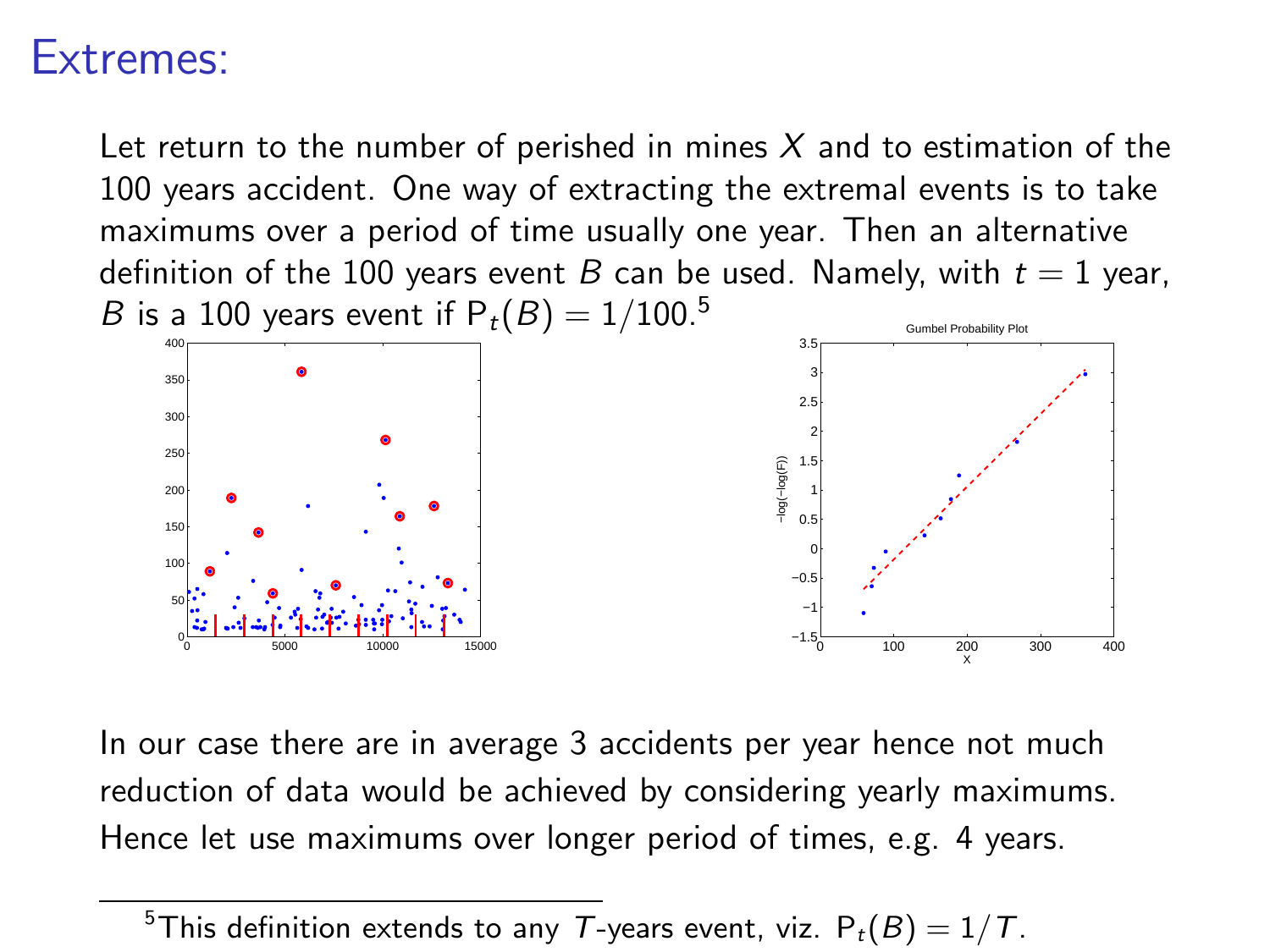Let  $M_i$  be maximum number of perished during year i. We assume that  $M_i$  are iid. It is easy to see that finding B such that  $P_t(B) = 1/100$ means estimation of  $x_{100}$  such that  $P(M_1 > x_{100}) = 1/100$ .

**Problem:** We have data of M, the maximum number of perished during 4 years and not of  $M_1!$ ! Solution:

$$
P(M \le x) = P(M_1 \le x, \cdots, M_4 \le x) = P(M_1 \le x)^4.
$$

Since  $\mathsf{P}(\mathsf{M}_1 \leq x) = \mathsf{P}(\mathsf{M} \leq x)^{1/4}$  100-years accident  $x_{100}$  is defined by

$$
P(M_1 > x_{100}) = (1 - P(M \le x)^{1/4}) = 0.01, \qquad P(M_1 > x_{100}) \approx \frac{1}{4} P(M > x),
$$

and hence we look for solution of  $P(M > x_{100}) = 0.04$ .<sup>6</sup>

For the data the 4-years maximums has Gumbel cdf with  $a^* = 67.25$  and  $b = 117.8$  giving

$$
x_{100}^* = b^* - a^* \ln(-\ln(1 - 0.04)) = 332.9.
$$

 ${}^6x^{\alpha} \approx 1 + \alpha (x - 1)$  for  $x \approx 1$ .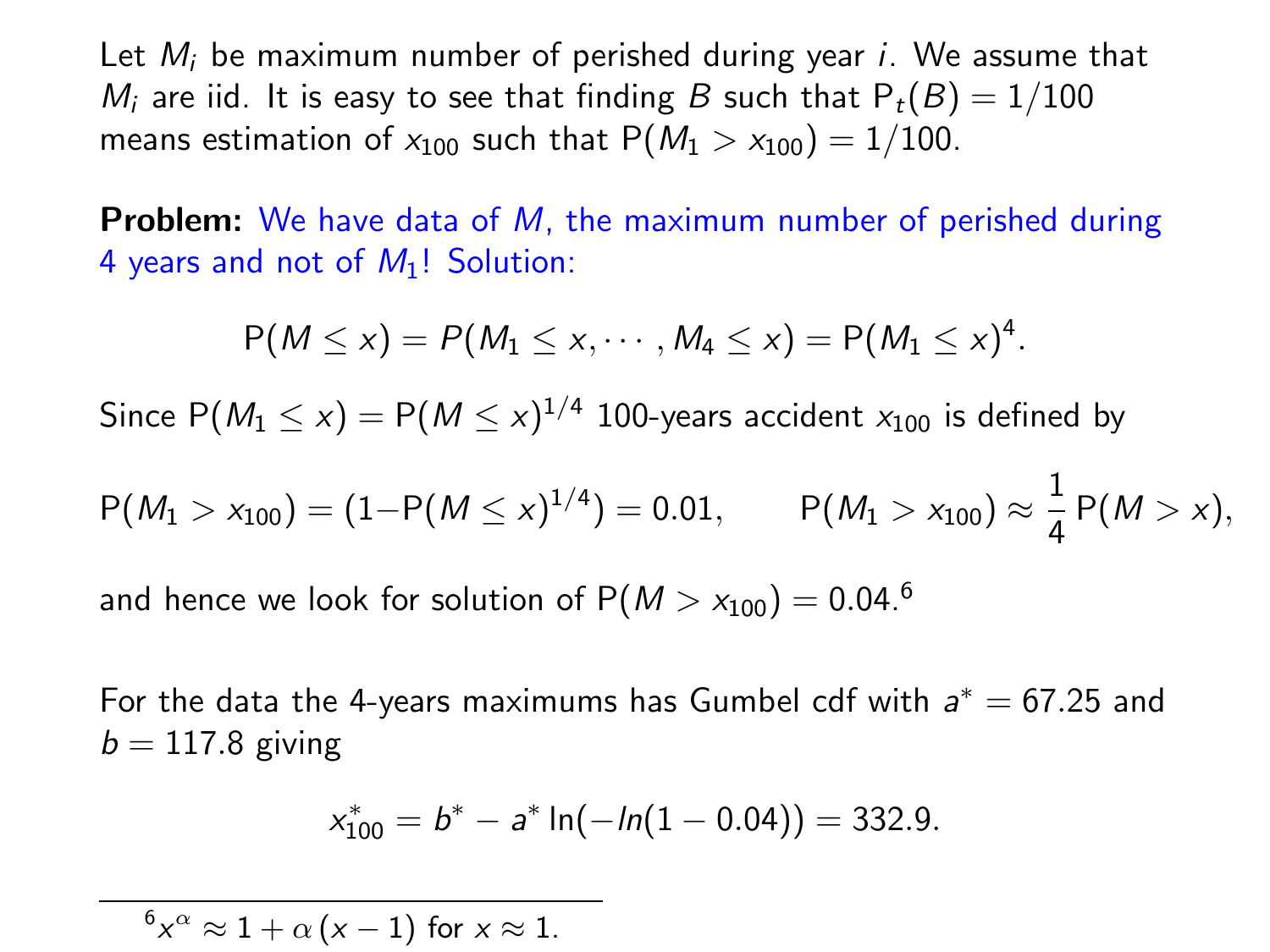### Asymptotic distribution of maximums:

$$
P(max(X_1,\ldots,X_n)\leq x)=F_X(x)^n.
$$

 $\sim$ 

 $\sim$ 

7

If there are parameters  $a_n > 0$ ,  $b_n$  and non-degenerate probability distribution  $G(x)$  such that

$$
\mathsf{P}\left(\frac{M_n-b_n}{a_n}\leq x\right)=\left[\mathsf{F}(a_nx+b_n)\right]^n\to\mathsf{G}(x)
$$

then G is the Generalized Extreme Value distribution

GEV: 
$$
G(x; a, b, c) = \begin{cases} exp(-(1 - c(x - b)/a)^{1/c}) , & \text{if } c \neq 0, \\ exp(-exp{-(x - b)/a}) , & \text{if } c = 0. \end{cases}
$$

<sup>7</sup>The expression  $(1 - c(x - b)/a)_{+}$  means that  $1 - c(x - b)/a \ge 0$  and hence, if  $c < 0$ , the formula is valid for  $x > b + (a/c)$  and if  $c > 0$ , it is valid for  $x < b + (a/c)$ . The case  $c = 0$  is interpreted as the limit when  $c \rightarrow 0$  for both distributions.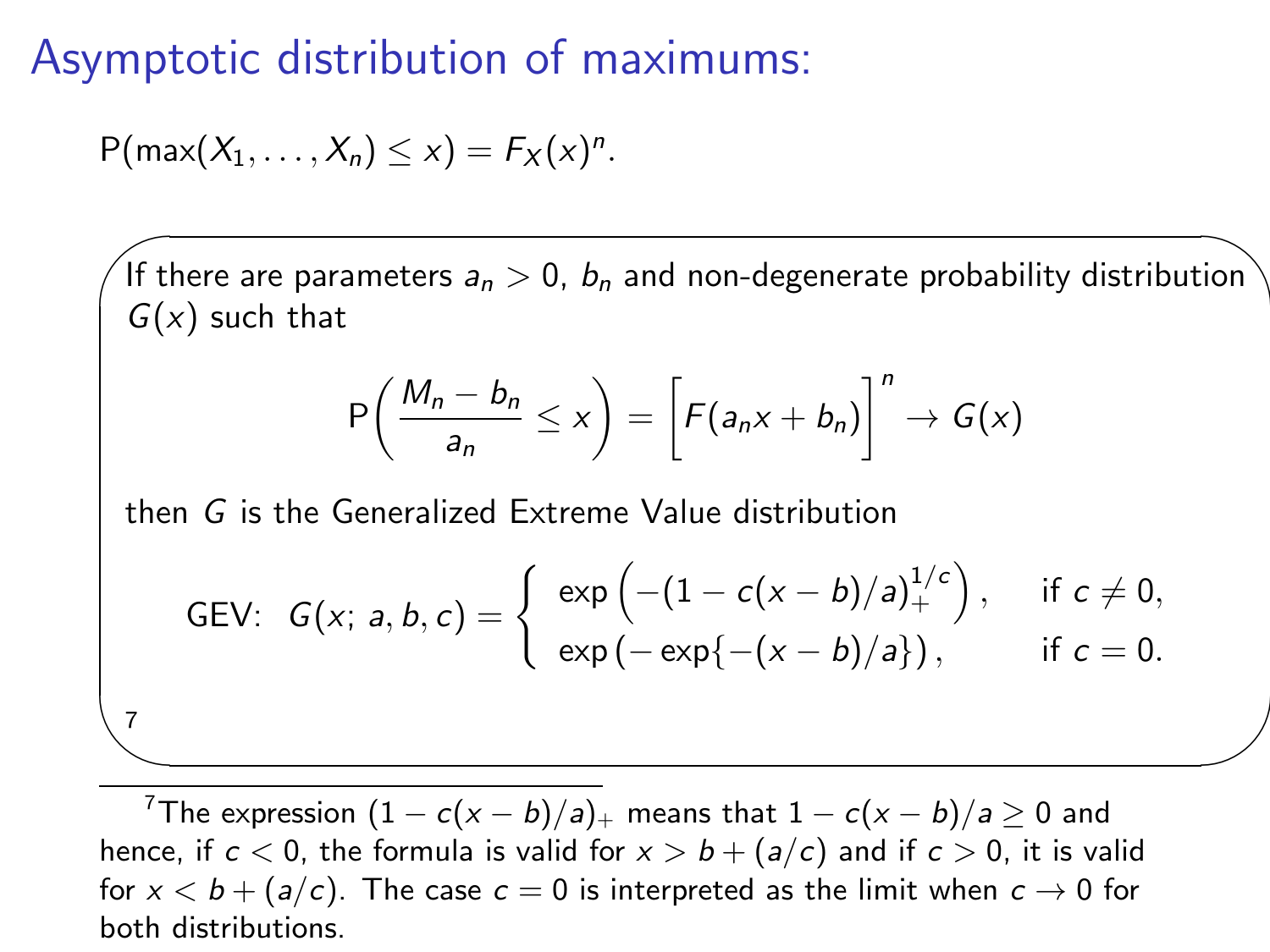# Gumbel-exponential exceedances:

The extreme value cdf is often used to model variability of demand - load type quantities. Let X be such a variable. Then 100-years demand/load is the value  $x_{100}$  such that probability that maximum of  $X$  during one year exceeds  $x_{100}$  is 1/100. (Example of X is yearly maximum of the daily rainfalls.) For variable loads GEV are usually good models for the yearly demad/load.

Many real-world maximum loads belong to the GEV cdf with  $c = 0$ , i.e. Gumbel cd. For instance, if daily loads are normal, log-normal, exponential, Weibull (and some other distributions having the so-called exponential tails) then the yearly (or monthly) maximum loads belong to the Gumbel class of distributions.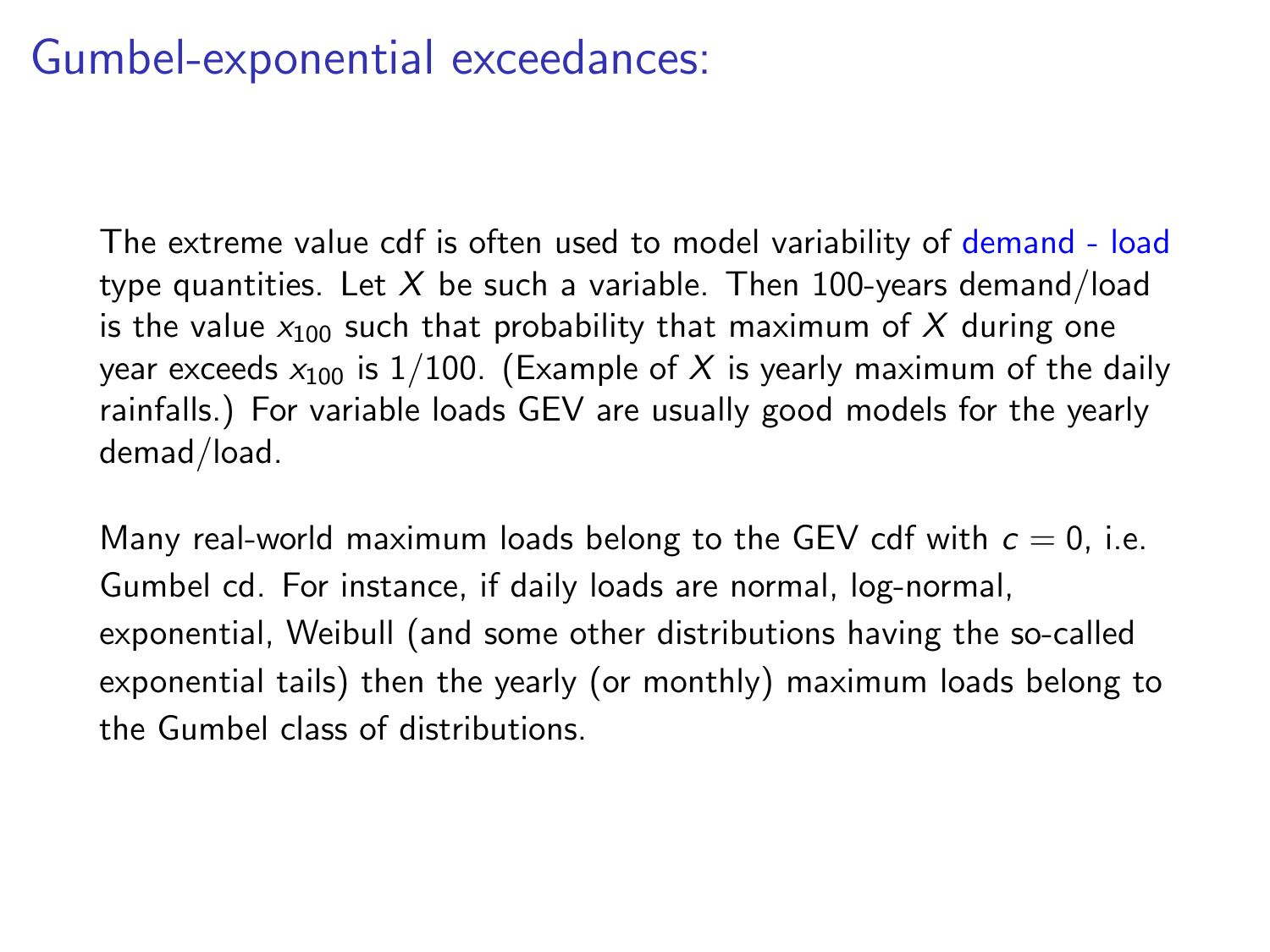### Maximum stability:

Recall that a Gumbel distributed r.v. X has the cdf

$$
F(x) = \exp(-e^{-(x-b)/a}), \quad -\infty < x < \infty.
$$

Now the maximum  $M_n = \max_{1 \le i \le n} X_i$  has distribution

$$
P(M_n \le x) = \left(\exp(-e^{-(x-b)/a})\right)^n = \exp(-ne^{-(x-b)/a})
$$
  
=  $\exp(-e^{-(x-b)/a + \ln n}) = \exp(-e^{-(x-b-a\ln n)/a}).$  (2)

Thus, the maximum of  $n$  independent Gumbel variables is also Gumbel with b changed to  $b + a \ln n$ .

**Example:** Assume that the maximum load on a construction during one year is given by a Gumbel distribution with expectation 1000 kg and standard deviation 200 kg. (Show that  $a = 156$ ,  $b = 910$ .) Suppose the construction will be used for 10 years. Then the maximum load over the period is Gumbel too with mean  $1000 + 156 \cdot \ln 10 = 1.4 \cdot 10^3$  kg and standard deviation 200 kg.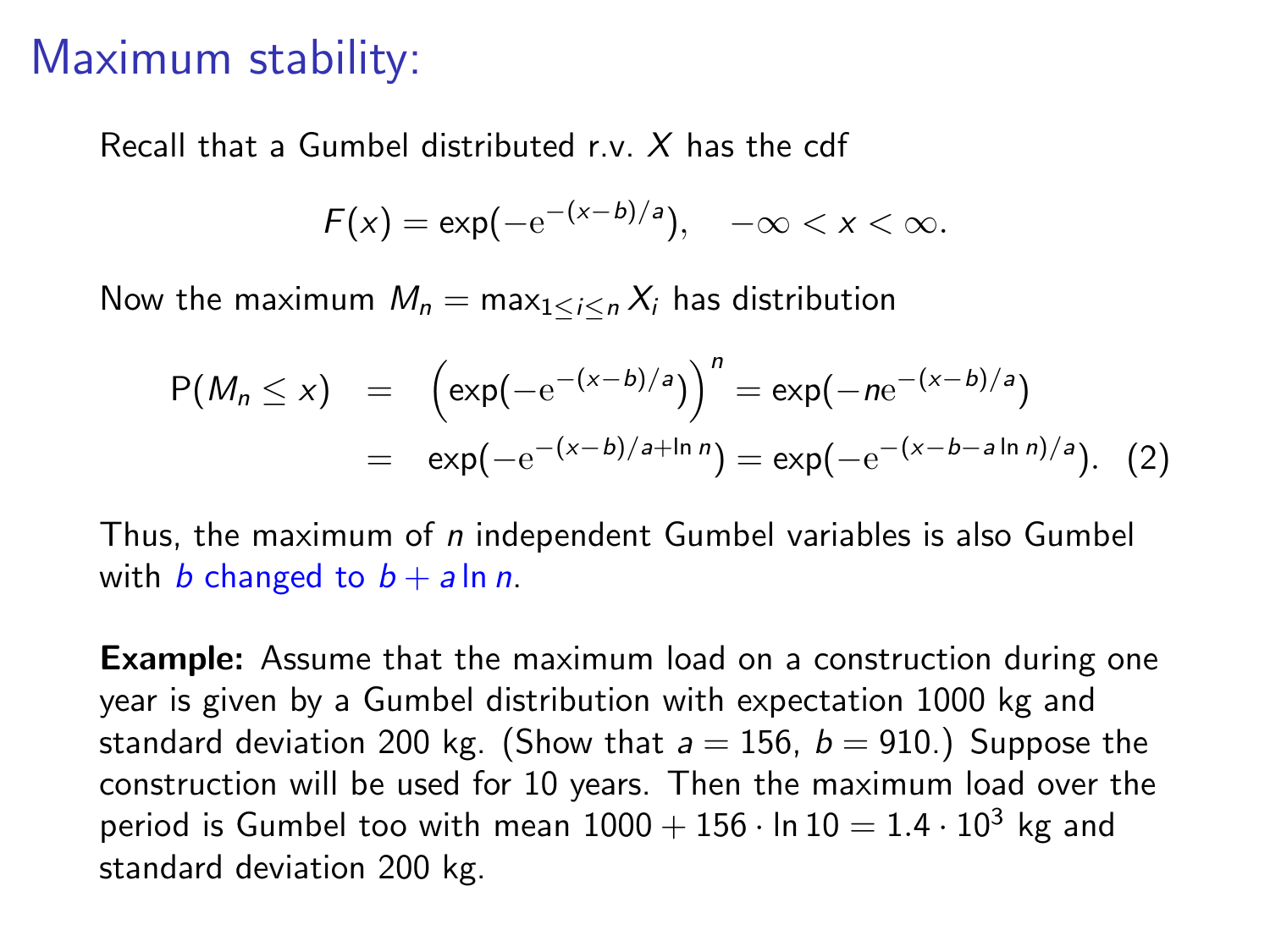# Gumbel or GEV?

Since for many standard models for variable daily loads the maximum load supposed to be Gumbel distributed it is a popular model. Having data one can check whether the more general GEV model explains better the variability of maximums than Gumbel model does.

One can use the deviance:

$$
DEV = 2((a^*, b^*, c^*) - I(\tilde{a}^*, \tilde{b}^*)),
$$

where  $I(a^*,b^*,c^*)$  is the log-likelihood function and  $a^*,b^*,c^*$  are ML estimates of parameters in a GEV cdf, while  $I(\tilde{\bm{a}}^*,\tilde{\bm{b}}^*)$  is the log-likelihood function and  $\tilde{\mathsf{a}}^*, \tilde{b}^*$  are ML estimates of parameters in a Gumbel cdf. If the deviance DEV $> \chi^2_{\alpha}(1)$  then the Gumbel model should be rejected.

One can also construct the asymptotic confidence interval for c that with approximate confidence  $1 - \alpha$ 

$$
c\in\big[c^*-\lambda_{\alpha/2}\sigma_{\mathcal{E}}^*,\ c^*+\lambda_{\alpha/2}\sigma_{\mathcal{E}}^*\big],
$$

where  $\sigma_{\mathcal{E}}^* \approx \mathsf{D}[\mathcal{C}^*]$  (one of the outputs of most programs estimating the parameters in a GEV cdf). If  $c = 0$  is not in the interval then the Gumbel model should be rejected.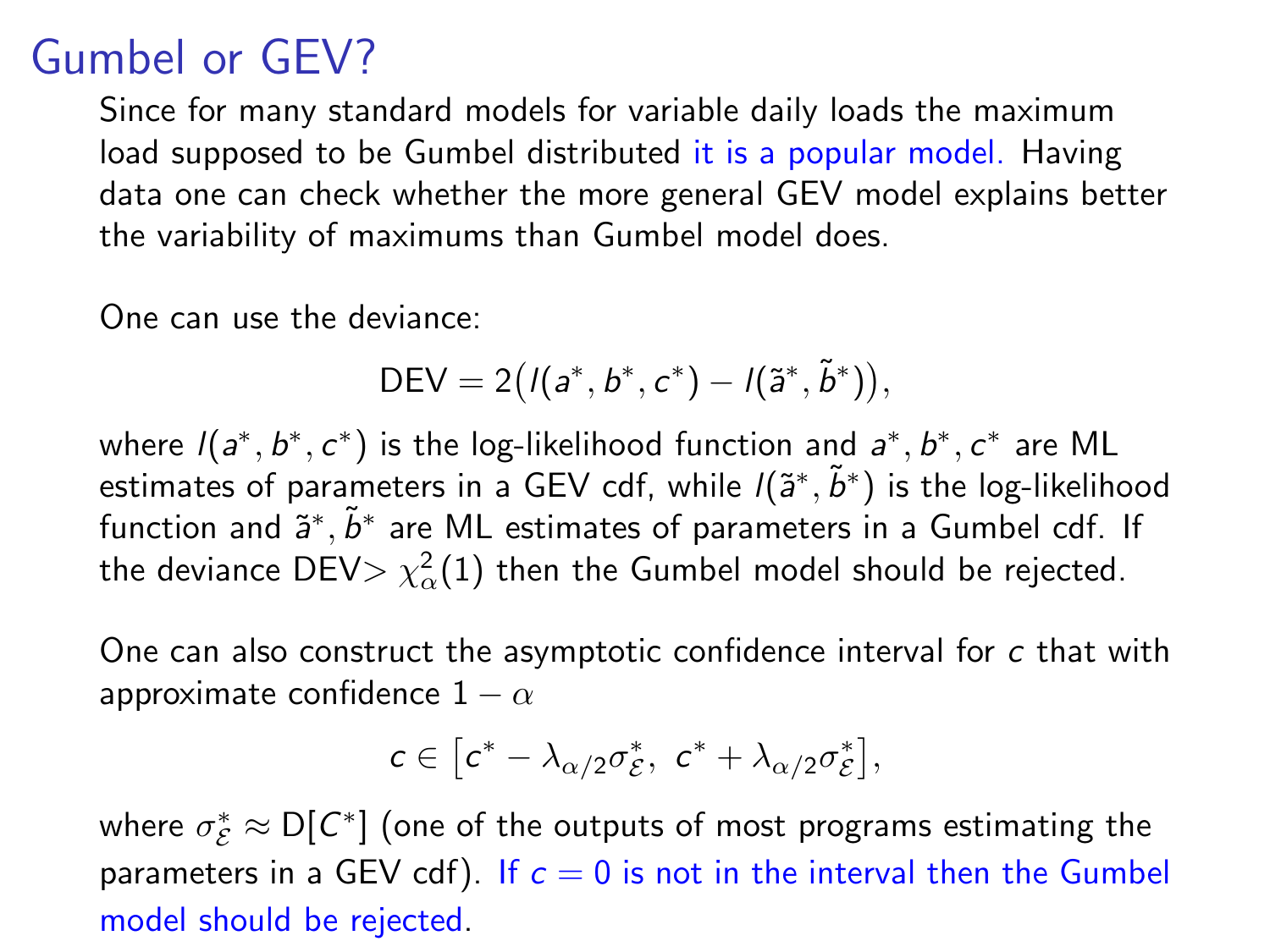#### 100 years values:

The T-years maximum ( $T = 100, 1000$  years) is equal to the level  $x_T$ solving the equation

$$
\frac{1}{T} = P(M_1 > x_T),
$$

where  $M_1$  is the yearly maximum modelled as GEV distribution then

$$
x_T = b - a \ln(-\ln(1 - 1/T)) \approx b + a \ln(T), \quad \text{if } c = 0, x_T = b + \frac{a}{c} (1 - (-\ln(1 - 1/T))^c), \quad \text{if } c \neq 0.
$$

Next, using the observed yearly maxima a GEV cdf can be fitted to data, i.e. and estimates  $\theta^* = (a^*, b^*, c^*)$  found. Then  $x^*$  is obtained by replacing  $a, b, c$  by  $a^*, b^*, c^*$ .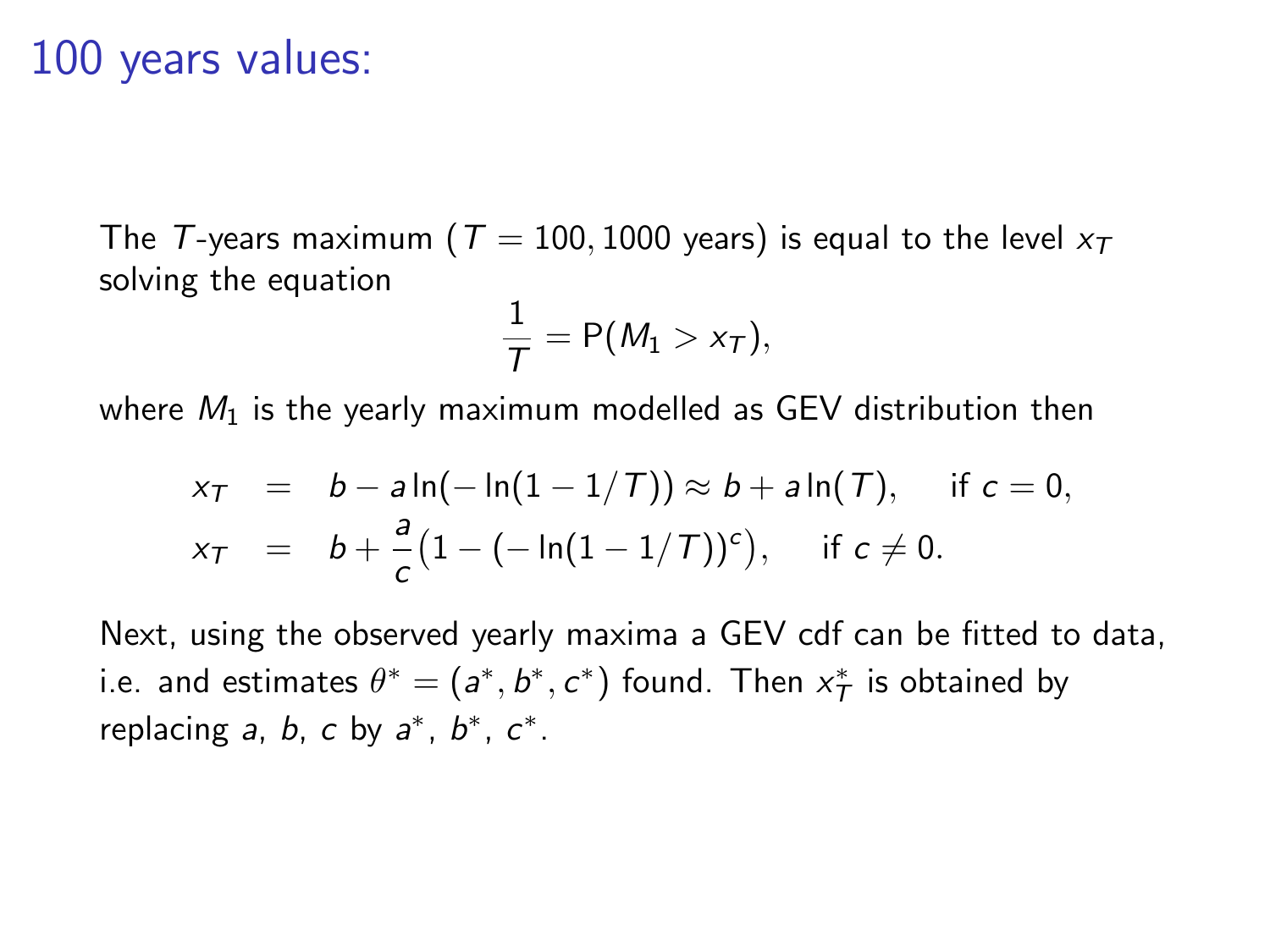### Uncertainty analysis of  $x_T$ : Gumbel case:

For  $T \ge 50$ ,  $-\ln(1-1/T) \approx 1/T$  and hence  $x^*_{\mathcal{T}} = b^* + a^*$  In  $T$ , The ML estimators  $A^{\ast}$ ,  $B^{\ast}$ , are asymptotically normally distributed with variances

$$
\mathsf{V}[A^*] \approx 0.61 \frac{(a^*)^2}{n}, \quad \mathsf{V}[B^*] \approx 1.11 \frac{(a^*)^2}{n}, \quad \mathsf{Cov}[A^*, B^*] \approx 0.26 \frac{(a^*)^2}{n}.
$$

and hence with<sup>8</sup>

$$
\sigma_{\mathcal{E}}^* = a^* \sqrt{\frac{1.11 + 0.61(\ln T)^2 + 0.52 \ln T}{n}},
$$

we have that with approximately  $1 - \alpha$  confidence

$$
x_{\mathcal{T}} \in [x_{\mathcal{T}}^* - \lambda_{\alpha/2} \sigma_{\mathcal{E}}^*, x_{\mathcal{T}}^* + \lambda_{\alpha/2} \sigma_{\mathcal{E}}^*].
$$

8

$$
V[X_T^*] \approx 1.11 \frac{(a^*)^2}{n} + (\ln T)^2 \cdot 0.61 \frac{(a^*)^2}{n} + 2 \cdot 0.26 \cdot \ln T \frac{(a^*)^2}{n}
$$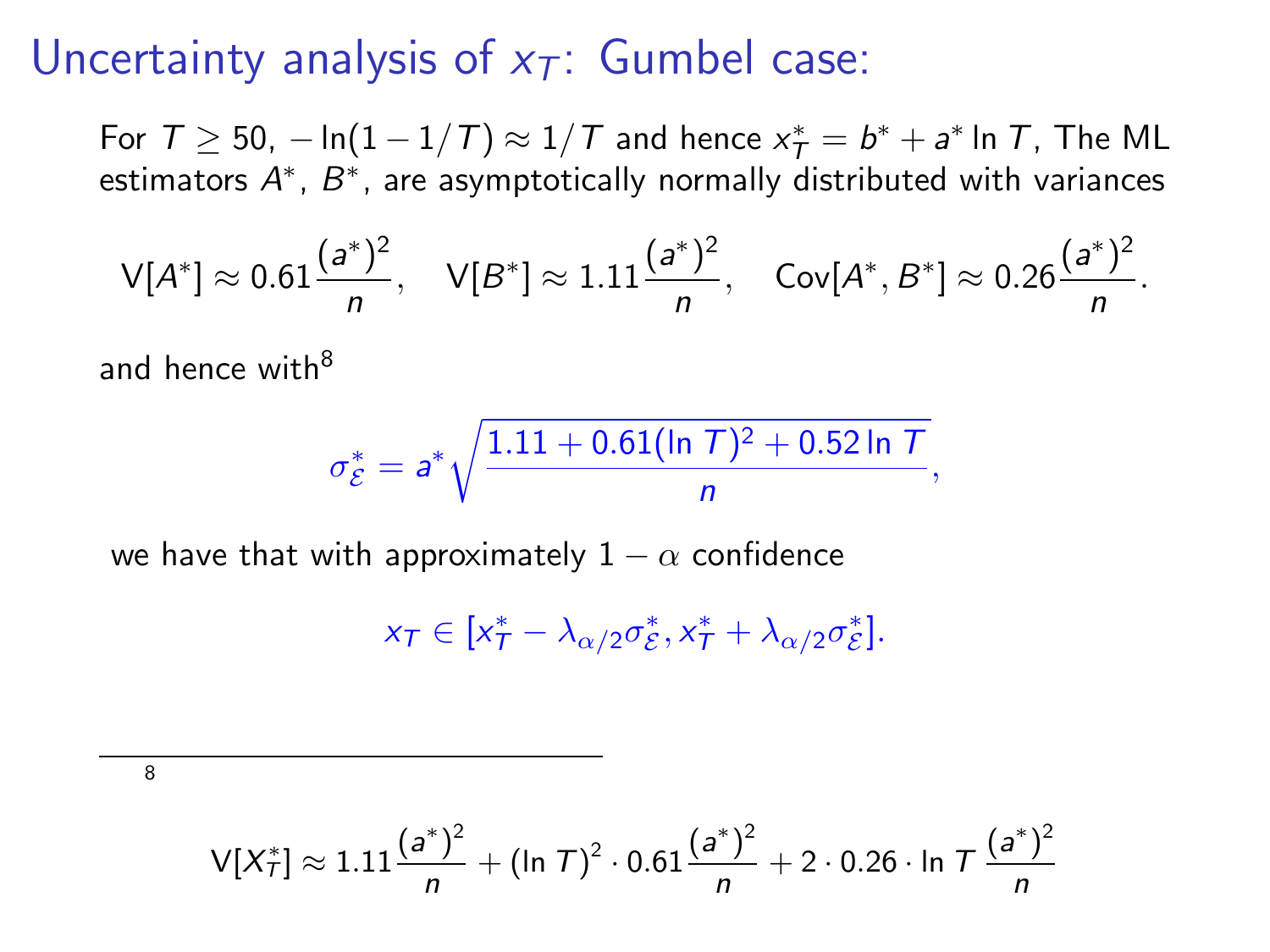# Analysis of buoy data

Let study wave data from 1993-2003 given in (left panel). Let extract yearly maxima (marked as circles in left panel). Assume that those are iid.

We choose to model the yearly maxima using a Gumbel distribution. Since only 12 yearly maxima are available it is hard to make a proper validation of the model and we only present the values on a Gumbel probability plot (right panel).



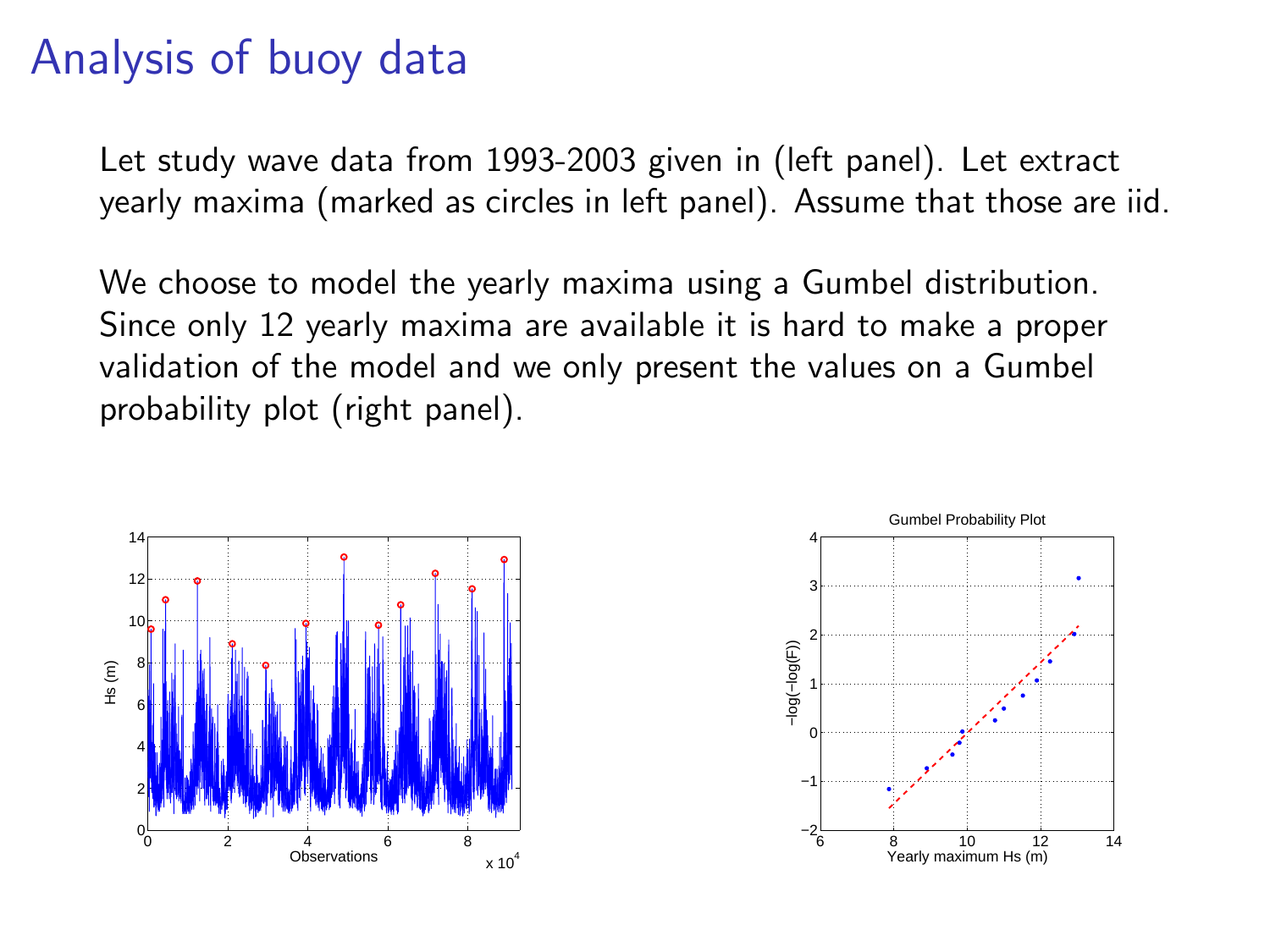The ML estimates of the parameters are  $a^* = 1.5$  and  $b^* = 10.0$ , which gives the estimate of the 100-year significant wave height

$$
x_{100}^* = b^* - a^* \ln(1/100) = 16.9 \text{ [m]}.
$$

Next the standard deviation of the estimation error

$$
\sigma_{\mathcal{E}}^* = 1.5\sqrt{\frac{1.11 + 0.52 \ln(100) + 0.61(\ln(100))^2}{12}} = 1.756
$$

and hence, with approximately 95% confidence,  $x_{100}$  is bounded by  $16.9 + 1.64 \cdot 1.756 = 19.8$  m.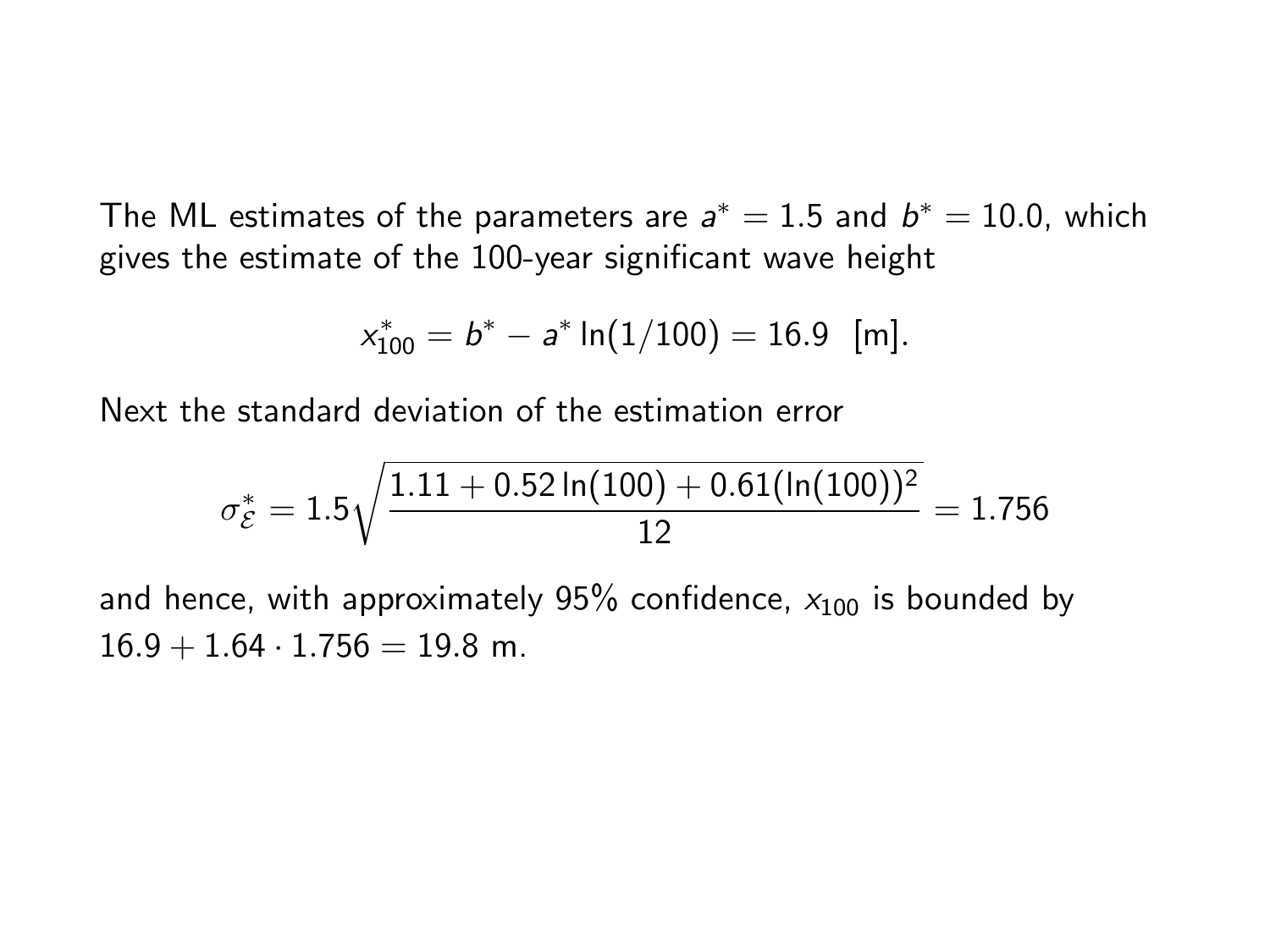### Rain data at Maiquetia international airport, Venezuela

The maximal daily rainfall during the years  $1951, \ldots$ , 1998 was recorded.

Let choose the GEV class of distributions to model the data. ML estimates are found as  $a^* = 19.9$ ,  $b^* = 49.2$  and  $c^* = -0.16$  and the standard deviation  $\mathsf{D}[\mathcal{C}^*]\approx 0.14.$ 

With approximately 95% confidence, c lies in

 $[-0.16 - 1.96 \cdot 0.14, -0.16 + 1.96 \cdot 0.14] = [-0.43, 0.11].$ 

We conclude that  $c^\ast$  does not significantly differ from zero $^9$  .



 $^{9}$ DEV=1.67 is smaller than  $\chi^{2}_{0.05}(1)=$  3.84 which confirms our conclusions that three-parameter GEV-distribution does not explain the variability of data significantly better than the Gumbel distribution does.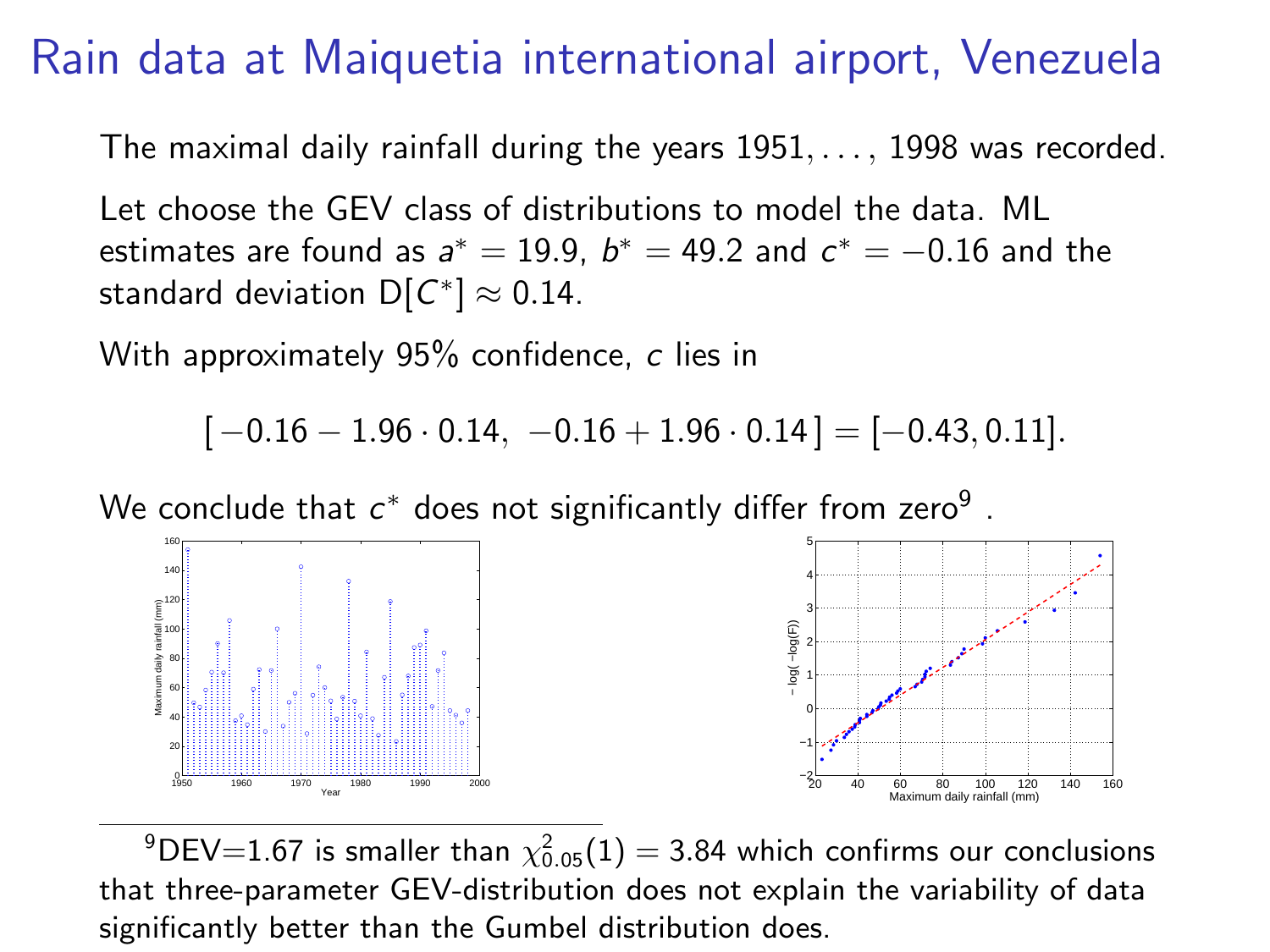# Rain data at Maiquetia international airport, Venezuela

Suppose that one wishes to design a system that takes care of the large amounts of rain water in the tropical climate. Recommendations indicates the safety index  $\beta_{\text{HI}} = 3.7$  which corresponds to a risk for failure during one year to be 1 per 10 000. Hence one wishes to estimate  $x_{10000}$ .

For a Gumbel cdf with parameters  $a^* = 21.5$  and  $b^* = 50.9$  the design criterion is that the system should manage  $x_{10000}^* = 249$  mm rain fall during one day.

Using formulas shown above we find that, with approximately 95% confidence,  $x_{10000}$  < 249 + 1.64 · 23.6 = 295 mm.<sup>10</sup>

In 1999 a catastrophe happened with an accumulated rain during one day of 410 mm, causing around 50 000 deaths. The conclusion was that "the impossible had happened".

 $10$ The confidence level is achieved under the assumption that the Gumbel distribution is the correct model for maximal daily rain during one year.